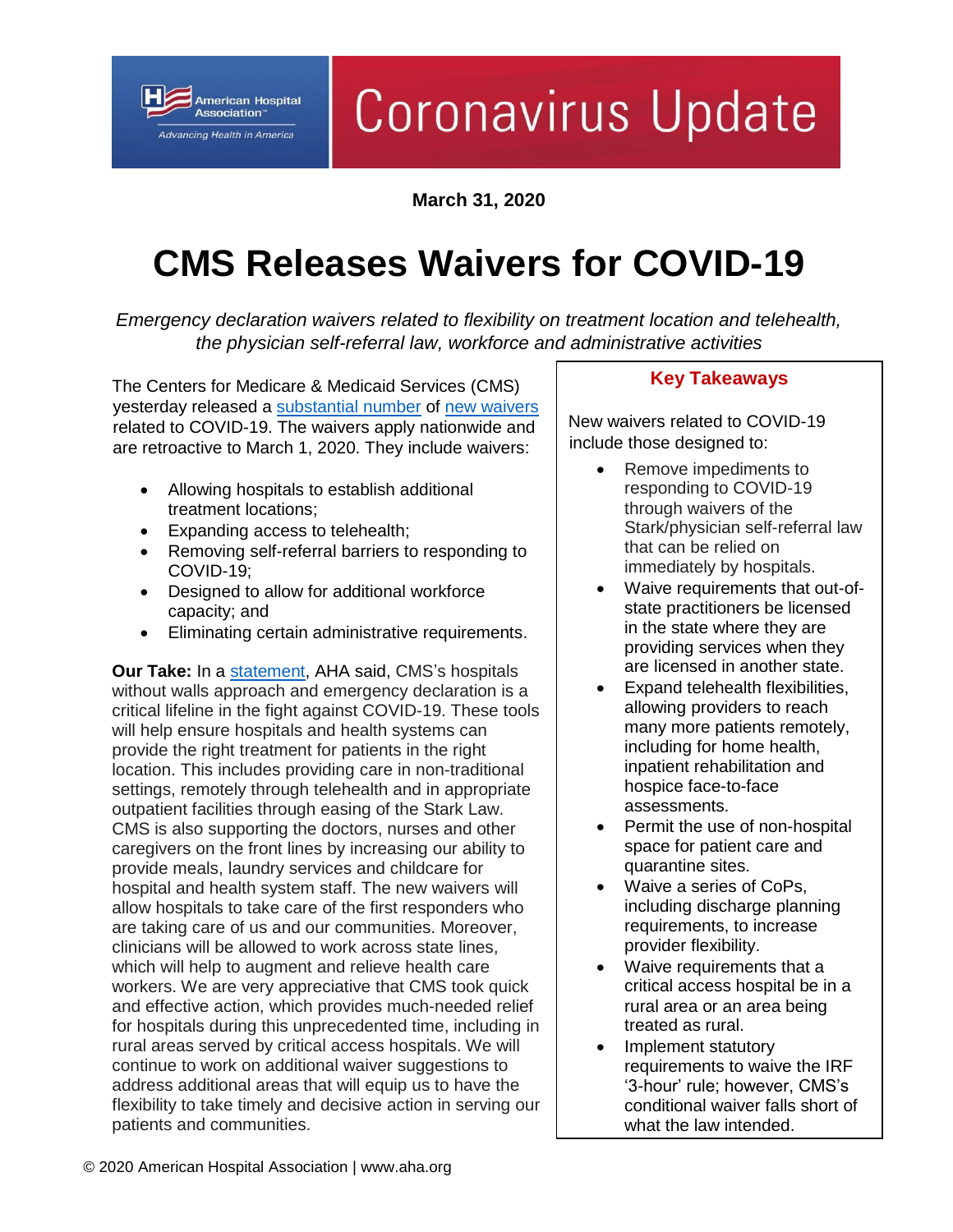### **HIGHLIGHTS OF THE RESOURCES**

**Waivers Related to Treatment Location.** In order to expand the capacity of the health care system, CMS has made waivers to allow hospitals and health systems to provide services in additional locations during the emergency. For example, CMS is waiving:

- Section 1867(a) of the Social Security Act related to the Emergency Medical Treatment & Labor Act (EMTALA), which will allow hospitals, critical access hospitals (CAHs), and inpatient psychiatric facilities (IPFs) to screen patients at an offsite location, so long as it is not inconsistent with a state's emergency preparedness or pandemic plan;
- Certain Medicare conditions of participation (CoPs) and the provider-based department requirements to allow hospitals to establish and operate as part of the hospital any location meeting those CoPs for hospitals that continue to apply during the emergency. This waiver also allows hospitals to change the status of their current provider-based department locations to address the needs of hospital patients as part of the state or local pandemic plan;
- The CoP waivers above also will permit non-hospital buildings/space to be used for patient care and quarantine sites, provided that the location is approved by the state and not inconsistent with a state's emergency preparedness or pandemic plan;
- The requirement that a CAH be located in a rural area or an area being treated as being rural, allowing the CAH flexibility to establishment surge site locations;
- The requirements regarding a CAH's off-campus and co-location requirements, including the 35-mile drive requirement to next nearest hospital or CAH for offcampus locations, allowing the CAH flexibility in establishing temporary off-site locations;
- Clarifying that in cases where an inpatient rehabilitation facility's (IRF) intensive rehabilitation therapy program is impacted by the emergency (for example, due to staffing disruptions), the IRF should not feel obligated to meet the "3-hour Rule." This clarification stands in contrast to the Coronavirus Aid, Relief, and Economic Security (CARES) Act provision that [directed](https://www.aha.org/system/files/media/file/2020/03/house-passes-the-coronavirus-aid%2C-relief%2C-and-economic-security-cares-act-bulltein-3-27-2020.pdf) the Secretary to fully waive the 3hour Rule; and
- Restrictions in ambulance coverage, which will result in Medicare covering ambulance transportation to all destinations, from any point of origin, that are equipped to treat the condition of the patient.

**Waivers Related to Telehealth.** CMS is expanding access to telehealth, including by:

- Allowing the provision of evaluation and management services via audio-only phones.
- Allow practitioners to render telehealth services from their home, without reporting their home address on their Medicare enrollment, while continuing to bill from their currently enrolled location;
- Paying for more than 80 additional services when furnished via telehealth, including emergency department visits;
- Allowing "virtual check-ins" with physicians to be provided to new, as well as established patients;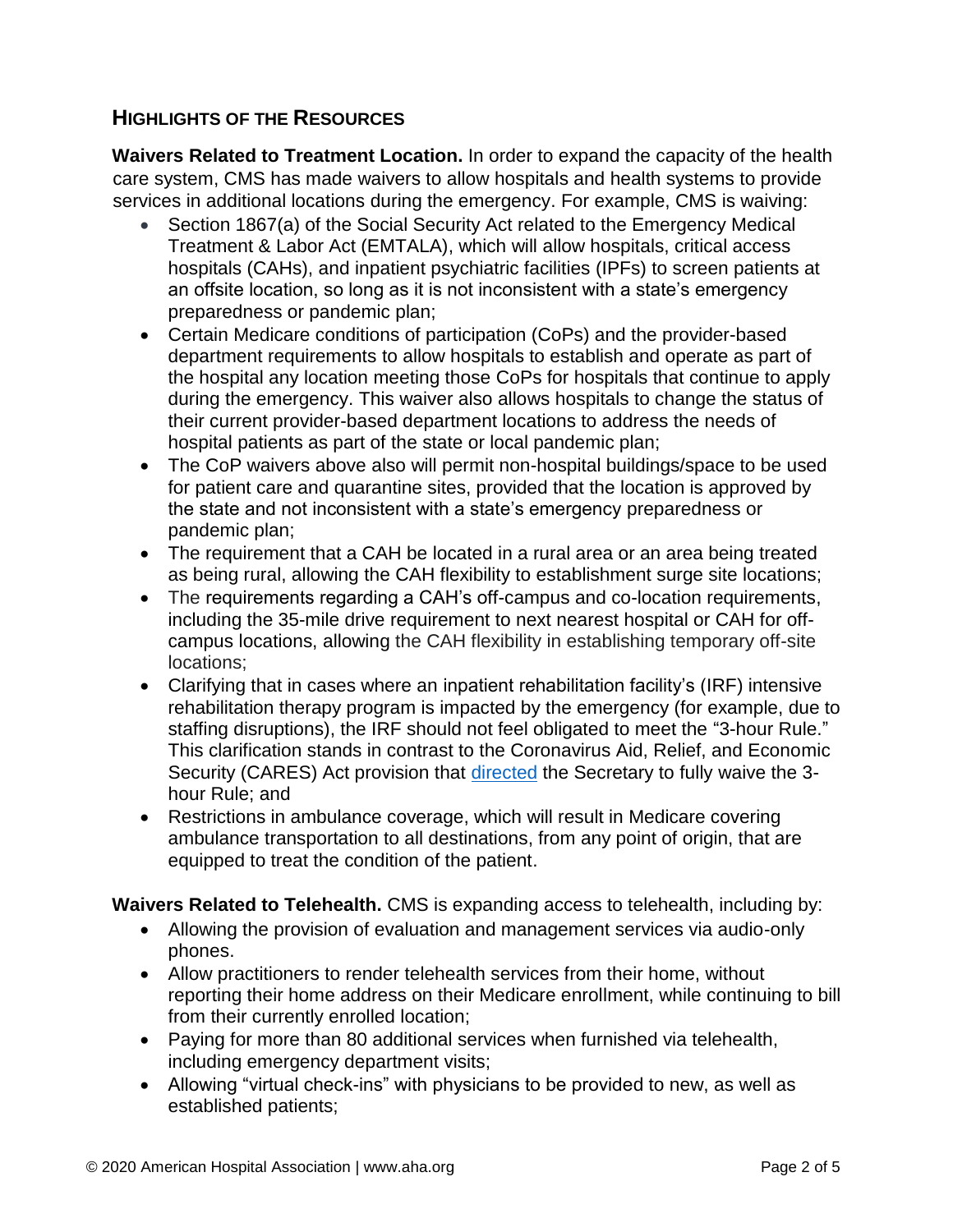- Allowing clinicians to provide remote patient monitoring services for acute conditions, whether for COVID-19 or for another condition;
- Allowing telehealth to fulfill many face-to-face visit requirements for patients in IRFs, home health and hospice;
- Allowing a physician determination that a Medicare beneficiary should not leave home because of a medical reason or COVID-19 to satisfy the home health "homebound" requirement; and
- Allowing hospice recertifications to be completed via telehealth, rather than a face-to-face visit.

**Waivers Related to the Stark/Physician Self-referral Law.** CMS issued 18 waivers from sanctions under the Stark/Physician self-referral law that address a wide array of specific types of transactions or referrals related to the COVID-19 outbreak in the United States. In waiving the sanctions, CMS makes clear that items and services delivered on the basis of a referral permitted under the waivers are reimbursable under the program. CMS also provided 19 concrete examples of situations to which the waivers would apply. The remuneration and referrals described in the blanket waivers must be solely related to "COVID-19 Purposes." For purposes of the blanket waivers, COVID-19 purposes means:

- Diagnosis or medically necessary treatment of COVID-19 for any patient or individual, whether or not the patient or individual is diagnosed with a confirmed case of COVID-19;
- Securing the services of physicians and other health care practitioners and professionals to furnish medically necessary patient care services, including services not related to the diagnosis and treatment of COVID-19, in response to the COVID-19 outbreak in the United States;
- Ensuring the ability of health care providers to address patient and community needs due to the COVID-19 outbreak in the United States;
- Expanding the capacity of health care providers to address patient and community needs due to the COVID-19 outbreak in the United States;
- Shifting the diagnosis and care of patients to appropriate alternative settings due to the COVID-19 outbreak in the United States; or
- Addressing medical practice or business interruption due to the COVID-19 outbreak in the United States in order to maintain the availability of medical care and related services for patients and the community.

The following are examples of remuneration, referrals, or conduct that may fall within the scope of the blanket waivers set forth in section II of this blanket waiver document:

- A hospital provides meals, comfort items (for example, a change of clothing), or onsite child care with a value greater than \$36 per instance to medical staff physicians who spend long hours at the hospital during the COVID-19 outbreak in the United States.
- An entity provides nonmonetary compensation to a physician or an immediate family member of a physician in excess of the \$423 per year limit (per physician or immediate family member), such as continuing medical education related to the COVID-19 outbreak in the United States, supplies, food, or other grocery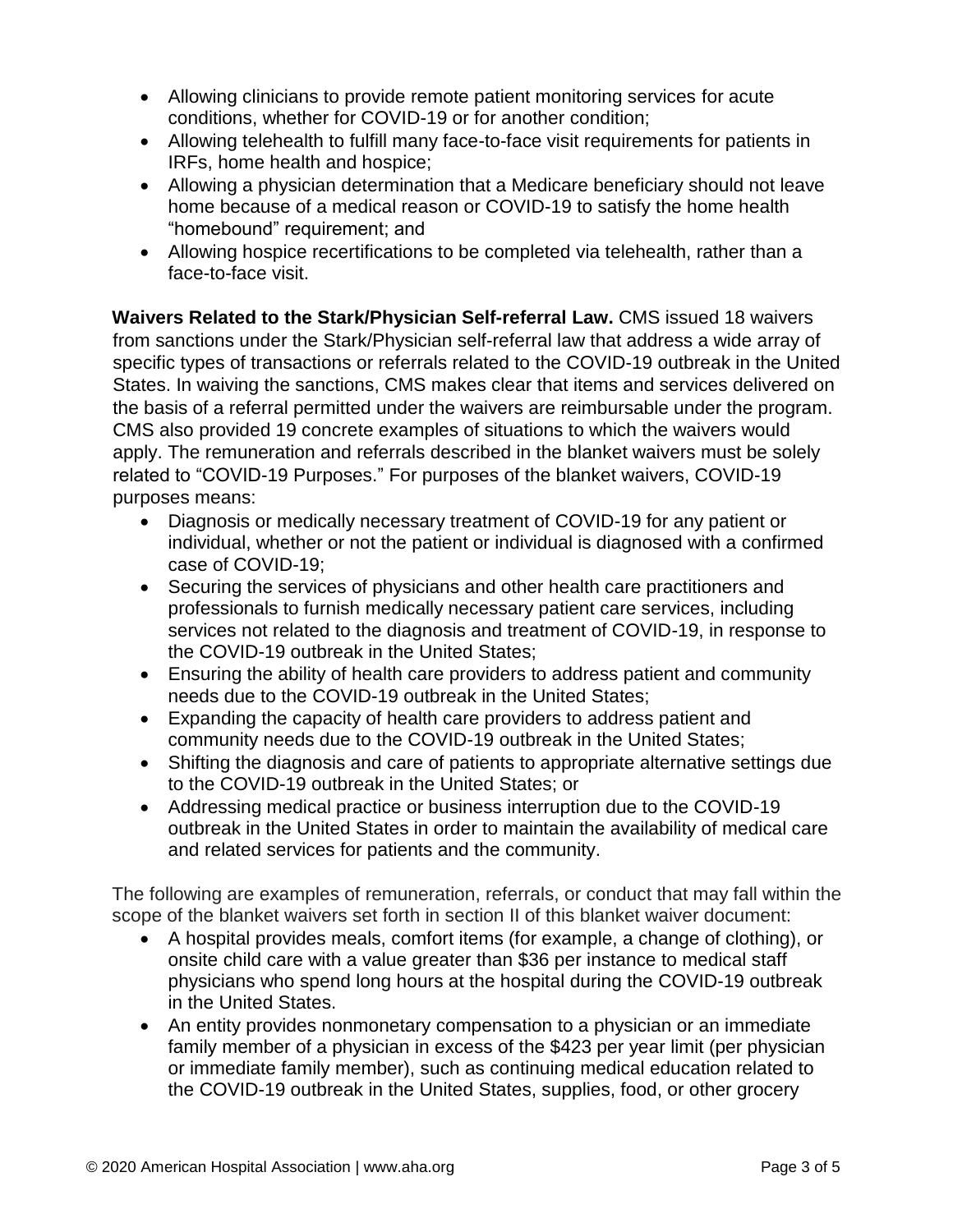items, isolation-related needs (for example, hotel rooms and meals), child care or transportation.

CMS waivers also will permit physician-owned hospitals to increase their number of beds without incurring sanctions.

The waivers may be used without notifying CMS.

**Waivers Related to Workforce.** In order to allow hospitals and health systems to expand the health care workforce, CMS has allowed additional flexibility by taking actions during the emergency, including:

- Waiving requirements that out-of-state practitioners be licensed in the state where they are providing services when they are licensed in another state. Specifically, CMS will waive the physician or non-physician practitioner licensing requirements when a provider is: 1) enrolled as such in the Medicare program; 2) possesses a valid license to practice in the state which relates to his or her Medicare enrollment; 3) is furnishing services – whether in person or via telehealth – in a state in which the emergency is occurring in order to contribute to relief efforts in his or her professional capacity; and, 4) is not affirmatively excluded from practice in the state or any other state that is part of the 1135 emergency area. The agency notes that it cannot waive state or local licensure requirements. As such, for the physician or non-physician practitioner to avail him or herself of the waiver under the conditions described above, the state also would have to waive its licensure requirements;
- Waiving requirements to allow for physicians whose privileges will expire to continue practicing at the hospital and for new physicians to be able to practice before full medical staff/governing body review;
- Deferring to state law for licensure, certification or registration of CAH staff to provide maximum flexibility for CAHs to use all available clinicians;
- Amending the teaching physician regulations to allow the requirement for the presence of a teaching physician to be met, at a minimum, through direct supervision by interactive telecommunications technology, including when the medical resident is quarantined at home;
- Amending graduate medical education (GME) regulations to allow a hospital to continue to claim a resident for indirect medical education (IME) and direct GME purposes when, during an emergency situation, the resident is performing approved residency patient care duties from home or from a patient's home;
- Permitting wider use of verbal, rather than written orders by hospital doctors; and
- Waiving requirements that a certified registered nurse anesthetist (CRNA) is under the supervision of a physician; instead, CRNA supervision will be at the discretion of the hospital and state law. This waiver applies to hospitals, CAHs and Ambulatory Surgical Centers (ASCs).

**Waivers Related to Administrative Activities.** In order to further expand health care capacity, CMS is eliminating certain administrative requirements during the emergency, including: